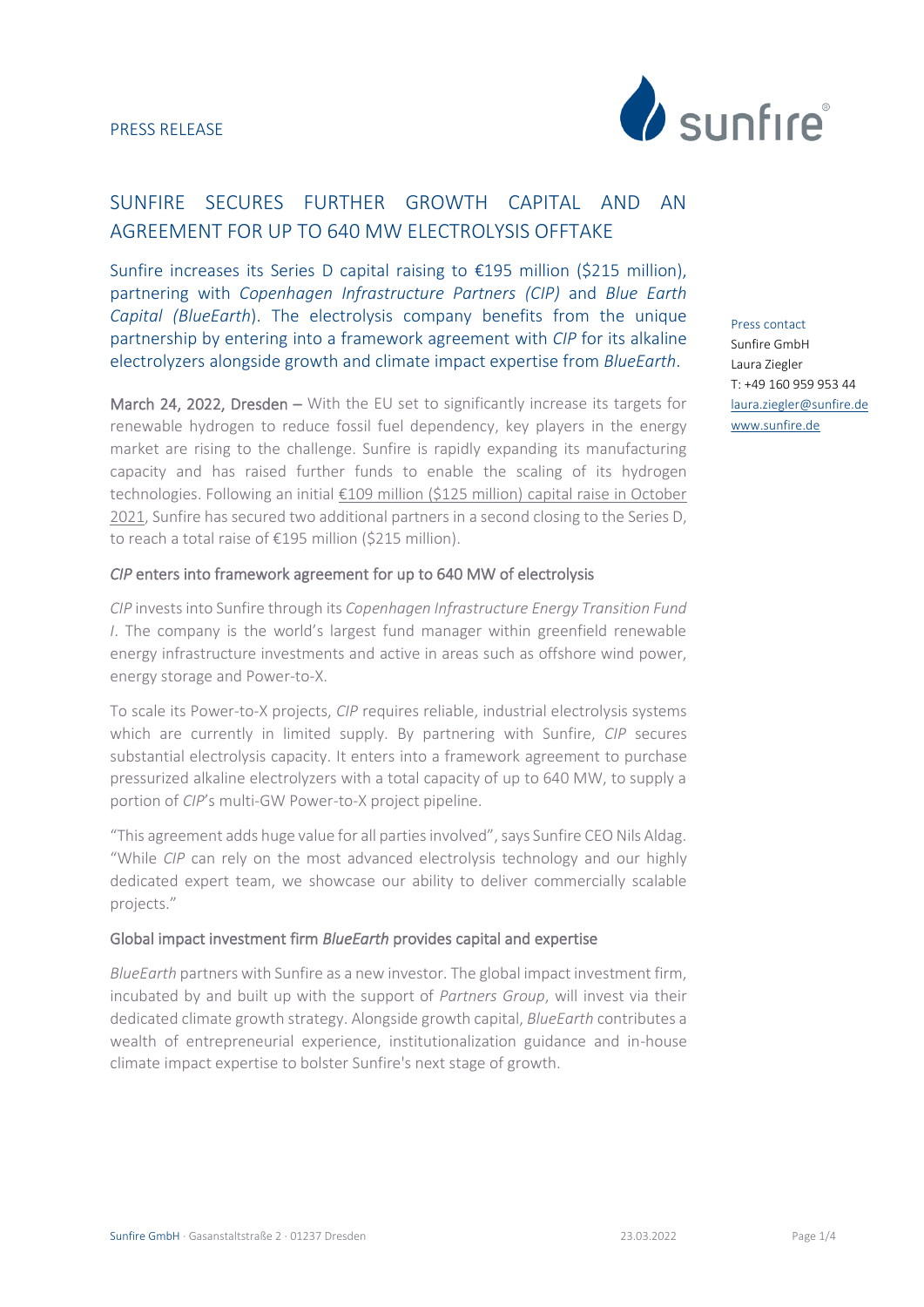

#### *Carbon Direct Capital Management* increases its commitment

Existing investors are also increasing their investment in Sunfire. *Carbon Direct Capital Management,* already supporting the German-based electrolysis company since October 2021, acquires additional shares.

For Nils Aldag, Series D is a major milestone: "Current political developments make us realize how quickly the green hydrogen market needs to grow. As a leading global electrolysis company, we want to make a significant contribution to European energy independence and help to fight climate change. With the funds raised, we can consistently and rapidly drive our growth in Europe."

#### Comments from the investors

Felix Pahl, Partner at *Copenhagen Infrastructure Partners*: "One key factor to drive down the cost of green hydrogen is the industrialization of the manufacturing of electrolyzers and *CIP* plans to participate in this through partnerships and framework agreements. Sunfire is a leader in electrolysis technology, which will be the key component in the decarbonization of hard-to-abate sectors and a contributor to European energy independence. With a strong team and backing from a strong investor base, we expect that Sunfire can be a driver of the industrialization of the green hydrogen sector and thereby contribute significantly to net zero emissions and energy security targets."

Kayode Akinola, Global Head of Private Equity Direct Investments at *Blue Earth Capital*: "We believe Sunfire is well positioned at the nexus of energy security and the net zero transition. Green hydrogen has the potential to transform some of the world's most emissions-intensive industries, many of which have no alternative pathways to fully decarbonize. With its leading track record in two of the preeminent electrolyzer technologies, Sunfire is poised to play a key role in fulfilling this promise. We are excited to be partnering with the Sunfire team and shareholders by providing growth capital and support to help scale operations within existing and new markets."

Jonathan Goldberg, CEO of *Carbon Direct*: "We believe that scaling green hydrogen is a climate imperative. Involvement from customers like *CIP* speak to the technical and commercial readiness of Sunfire's green hydrogen solutions."

*Goldman Sachs Bank Europe SE* served as exclusive financial adviser and placement agent to Sunfire.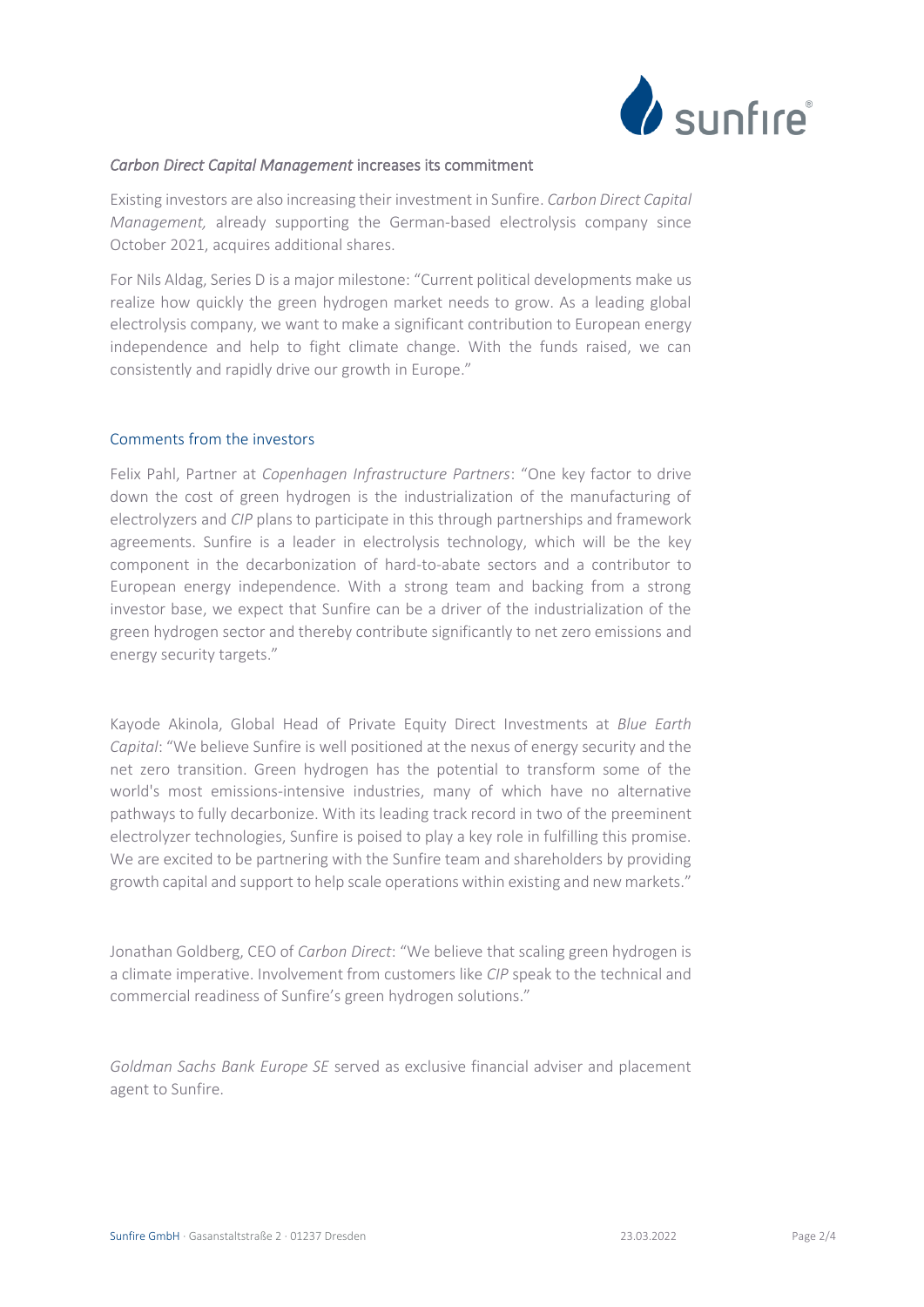

# About Sunfire

Sunfire GmbH is a global leader in the production of industrial electrolyzers based on alkaline and solid oxide (SOEC) technologies. With its electrolysis solutions, Sunfire is addressing a key challenge of today's energy system: providing renewable hydrogen and Syngas as climate-neutral substitutes for fossil energy. Sunfire's innovative and proven electrolysis technology enables the transformation of carbon-intensive industries that are currently dependent on fossil-based oil, gas, or coal. The company employs more than 370 people located in Germany and Switzerland.

For further information please visi[t www.sunfire.de/en/](http://www.sunfire.de/en/home)

## About *Copenhagen Infrastructure Partners*

*Copenhagen Infrastructure Partners P/S* is the world's largest dedicated fund manager within greenfield renewable energy investments, and a leader in offshore wind globally. At COP26 *CIP* announced the ambition and a roadmap for increasing and accelerating its role in delivering on the energy transition by deploying EUR 100bn into green energy investments by 2030.

*CIP* manages nine funds and has approx. EUR 16 billion of assets under management focused on investments in energy infrastructure, including offshore wind, onshore wind, solar PV, biomass and energy-from-waste, transmission and distribution, reserve capacity and storage, and other energy assets like Power-to-X. Today *CIP*'s funds have approximately 100 international institutional investors from the Nordics, Continental Europe, the UK, Israel, Asia, Australia, and North America and multilateral organizations e.g. EIB. *CIP* has approximately 300 employees and offices in Copenhagen, London, Hamburg, Utrecht, New York, Tokyo, Singapore and Melbourne. The Sunfire investment will be part of *CIP*'s Energy Transition Fund I, which focuses on Power-to-X and other next generation renewable technologies in order to facilitate the decarbonization of hard-to-abate sectors such as steel, agriculture and transportation.

For further information please visi[t www.cip.dk](http://www.cip.dk/)

# About *Blue Earth Capital*

*Blue Earth Capital* is a global impact investment firm headquartered in Zug, Switzerland, with operations in London, New York and Singapore. *Blue Earth Capital* seeks to invest in businesses that address pressing environmental and social challenges, whilst generating market-rate financial returns. Initiated in 2015 by Urs Wietlisbach, one of the founders of *Partners Group*, and backed by the Ursimone Wietlisbach Foundation, *Blue Earth Capital* has been incubated by and built up with the support of Partners Group, leveraging its experience as a leading global private markets firm.

For further information please visit [www.blueearth.capital](http://www.blueearth.capital/)